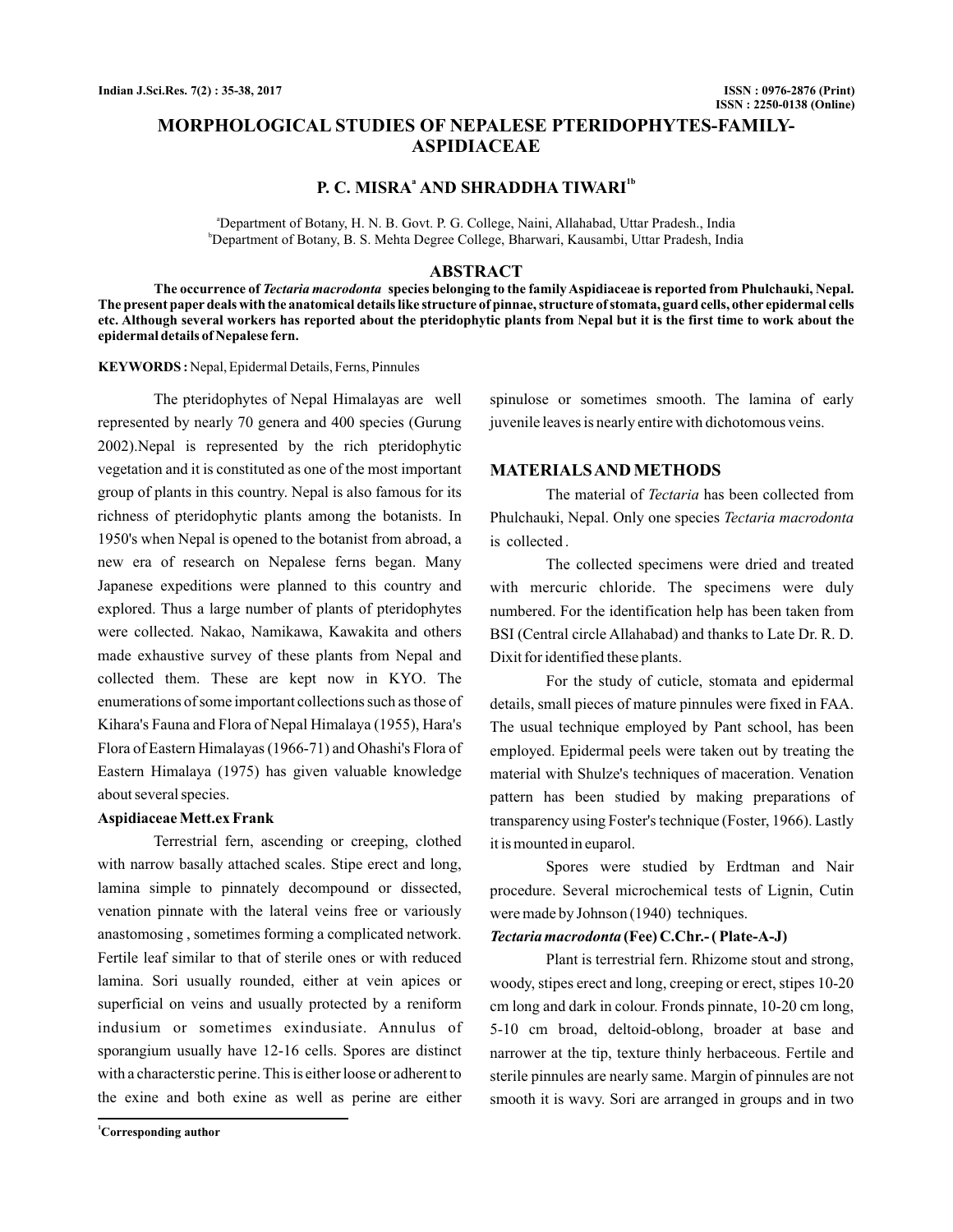

**MISRA AND TIWARI : MORPHOLOGICAL STUDIES OF NEPALESE PTERIDOPHYTES-...**





**Plate D**



**Plate E**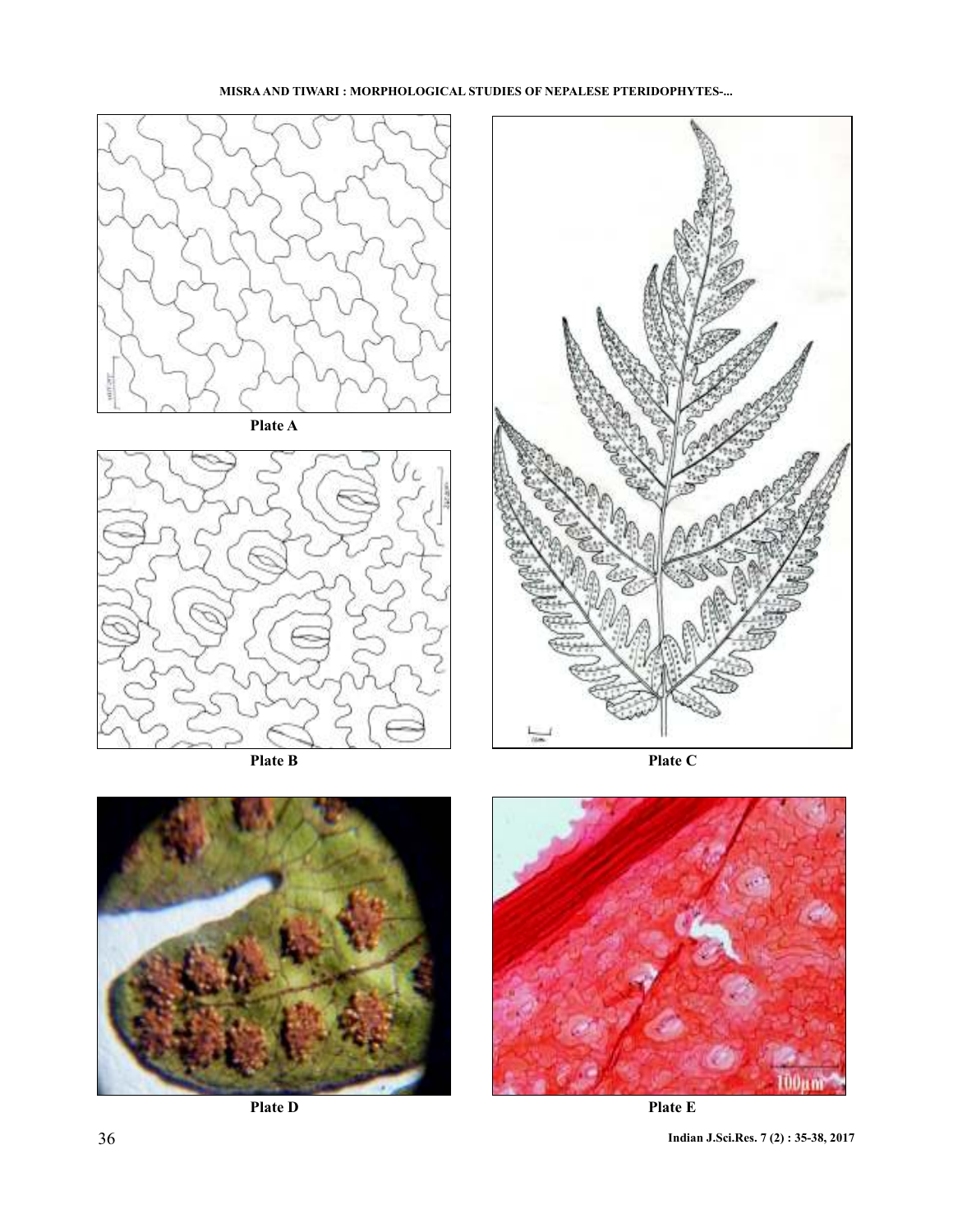#### **MISRA AND TIWARI : MORPHOLOGICAL STUDIES OF NEPALESE PTERIDOPHYTES-...**





**Plate F Plate I**





**Plate H**



rows between the mid veins. Sori are arranged rounded in shape. Sporangia has 14-16 annulus cells in number. Spore is monolete, bilateral with a distinct perine which is either loose or adherent to the exine. Ornamentation of the exine is nearly smooth. The size of the spore is 36µm X 40 µm.

Venation pattern is unique and main vein is distinct up to the margin on abaxial side. Side veins are anastomosing and forming areoles with free endings. Both the upper and lower epidermal cells are sinuous walled. Leaves are hypostomatic i.e. stomata are present only on the lower surface. Stomata is surrounded by 3-5 cells but sometimes copolo-mesoperigenous type. The amplitude of sinuosity of lower epidermal cells is 36  $\mu$ m and wavelength